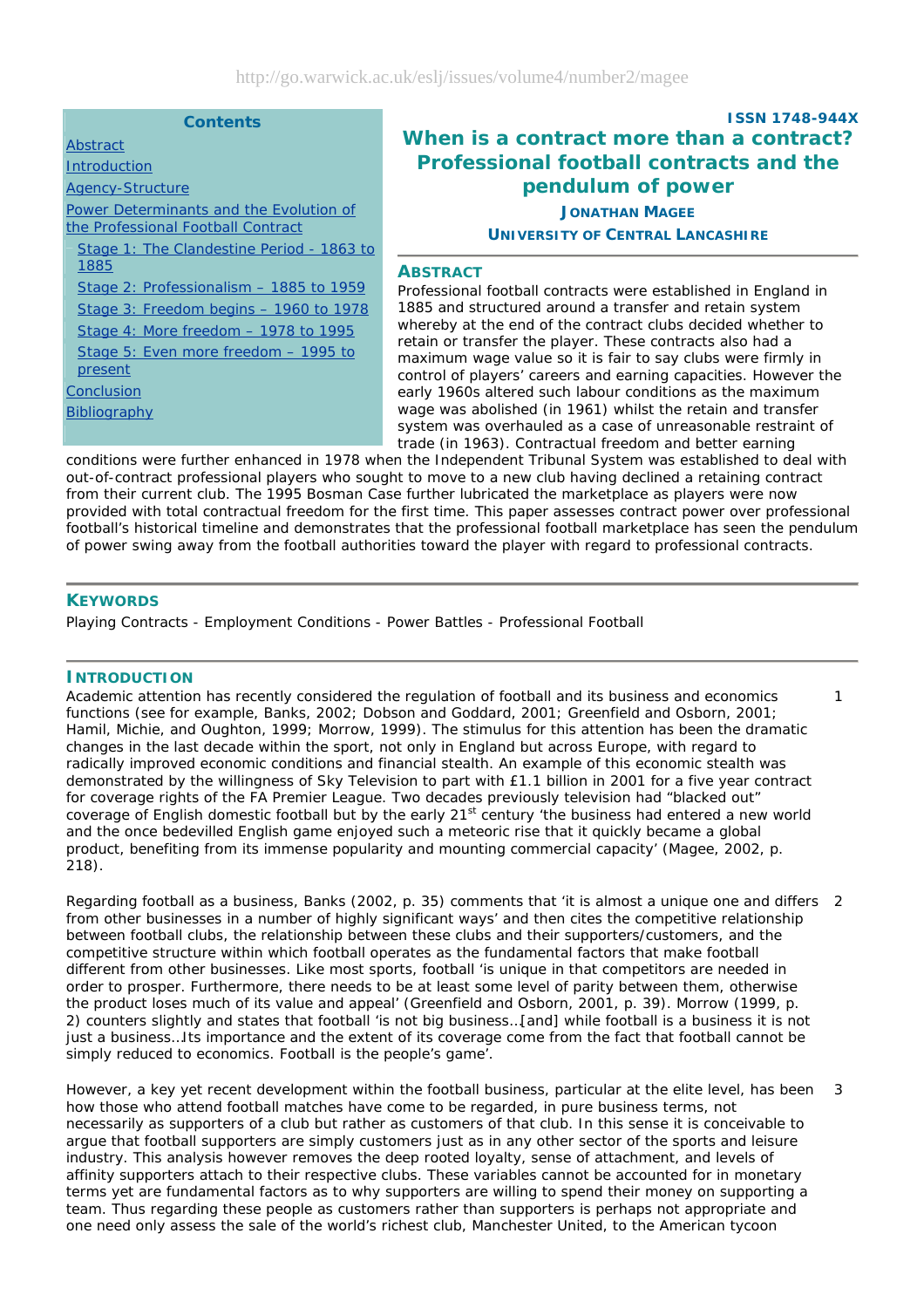Malcolm Glazer to observe the difficulties of reducing a football club to a pure business transaction. It is no coincidence that breakaway football clubs such as FC United of Manchester, constituted following the sale of Manchester United by supporters disaffected at being viewed merely as customers, have recently been established by football supporter groups seeking to return clubs to what they consider to be their roots.

Nonetheless it is fair to observe that football is a fundamental component of the overall sports industry but it is different to other team sports in terms of business structures and regulations. For example, rugby league in England and Australia imposes salary caps as a means of regulating the expenditure of clubs while the American sports of baseball and American football operate the draft system that controls the destination of emerging athletic talent in order to provide competitive balance. Furthermore, baseball and American football operate a franchise system that permits the trading of franchises from individual to individual or company to company – usually resulting in a geographical relocation – as well as allowing cross-franchise ownership.

The football industry, on the contrary, does not implement salary caps – or upper limits on earning capacity – and favours a free marketplace where professional players are exchanged via a transfer market. The structure of professional football is also different with regards to club ownership, a point reflected by Morrow's (1999, p. 8) assertion that the industry has 'peculiar economics…that has encouraged football regulatory bodies to impose various redistribution mechanisms and restrictions on cross ownership of clubs'. Consequently the economic environment for football is different from other team sports, yet 'like all businesses, football clubs have to abide by the laws of the land, but they also have to comply with a number of other regulatory constraints imposed by governing bodies' (Banks, 2002, p. 36).

This paper is concerned with 'shifting balances of power within the game' (Magee, 2002, p. 216) and in particular incumbent power relationships within the football labour market regarding playing contract conditions. Of fundamental concern is the 'pendulum of power' (Magee, 2002, p. 221) and its " swinging" capability between football authorities and players at key moments in football's history. Whilst I previously described the power battle over playing contract conditions as 'arguably less tangible' (Magee, 2002, p. 221) than other power battles, such as over television coverage contracts, in the sport it is nonetheless important as an academic topic. 6

### **AGENCY-STRUCTURE**

This paper will adopt contextual location within the agency-structure theoretical debate which duly permits the analysis of power determinants regarding the football labour market and playing contract conditions. It is recognised that the use of grand theory on a rather localised and narrow issue can be problematic in any piece of scholarly activity and consequently the use of structure-agency in this paper is offered as a metaphor or analogy. This permits analysis of the dynamics of this microcosm to occur and allow the power battles within the football labour market to be presented through the window of agencystructure.

Agency-structure has been the focus of considerable theoretical debate within the social sciences and particularly central is how competing social theories offer different interpretations of power relations between the agency (that is, the individual) and the structure (that is, society). The potency of this theoretical debate is summed up by Giddens (1997, p. 567) who comments that 'one dilemma concerns *human action* and *social structure*. The issue is the following: How far are we creative human actors, actively controlling the conditions of our own lives? Or is most of what we do the result of general social forces outside our control? This issue has always divided, and continues to divide, sociologists'.

Additionally, the conceptual relationship between the micro-level (individual human agents) and the macro (large scale social structures) cannot be underestimated. Ritzer (1996, p. 526-561), in a detailed examination of the main competing theoretical perspectives, outlines that the micro-macro issue has favour with American sociologists and agency-structure with European sociologists. In spite of theoretical difference Ritzer (1996, p. 526) comments that 'the surface similarities between the micro-macro and agency-structure terminologies and orientations seem to imply the possibility of an international consensus in social theory'.

Dominant within agency-structure are the competing notions of structuration theory (Giddens, 1984), culture and agency (Archer, 1988) and habitus and field (Bourdieu, 1977). Whilst interpretations differ as to who controls who (in other words, how much control does society exert on its members or can individual members influence the society they live within?), consistent to all is the connotation that power is centrally dominant to how society is structured and how its members subsequently function. As noted by Sugden and Tomlinson (2002, p. 4) a central facet of social science research is 'the idea that all human beings possess some power in the form of their ability to transform, to some extent, the circumstances in  $1<sub>0</sub>$ 

8

7

4

5

 $\mathsf{o}$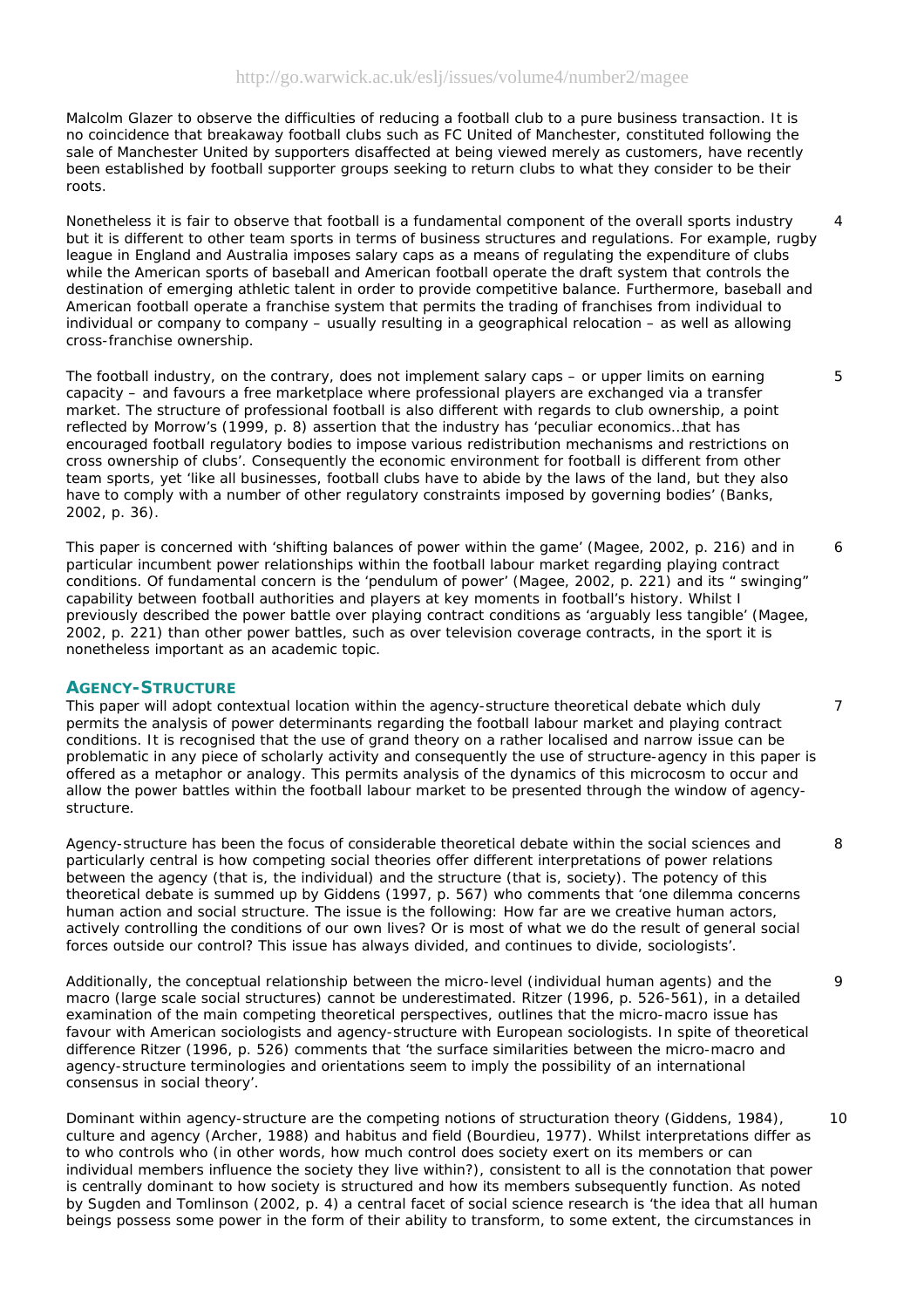which they find themselves. It is this ability to respond to the social environment and to manipulate it in some way that is a basic human characteristic'. Power, as argued by Russell (1940), is 'the fundamental concept in social science' (p. 10) and is the ' production of intended effects…[and] it is easy to say, roughly, that A has more power then B, if A achieves many intended effects and B only a few'(p. 35). Whilst this example does not denote that A is all-powerful, it does recognise however that B is less powerful as opposed to having no power at all.

It is well established within sociology of sport literature that sport is a site for the contestation of power (see for example, Hargreaves, 1986; Sage, 1990; Maguire, 1999) and that there are many varieties of power concepts and struggles with the sports world. Sugden and Tomlinson (2002, p. 3) observe that ' power games are played out in the institutional setting of sport which, in late modernity, has become a very highly valued global commodity, and an important vehicle for the acquisition of wealth and status and the exercise of power'. Nowhere is this best demonstrated than in football, the world's most popular sport, a point excellently demonstrated by the work on FIFA, football's global governing body, by Sugden and Tomlinson (1998) and Sugden, Tomlinson and Jennings (1999); and Sugden's accounts of football's ' underground economy" (2002a) and power networks (2002b). 11

The football labour market, as this paper will demonstrate, is a site for power contestation between football authorities and players and the 'transformation of circumstances' (Sugden and Tomlinson, 2002, p. 4) with regard to playing contract conditions throughout the history of the game is central to this paper. The paper uses agency-structure as a framework and consequently adopts the view that football players perform their labour in an occupational workplace that is governed by football's authorities (that is, the game's rules, governing bodies, regulating authorities and clubs). In this sense, the players are considered to be the individual *agents* (*agency*)while the football authorities are the *structure* whilst the power battle between the players and authorities – as part of agency-structure – regarding playing contract conditions over time is the focal point of this paper.

Concerning changes to the transfer market and playing contract conditions in the late 1990s, I argued that ' football clubs, having once commanded total control and hold over playing contracts, would soon find that contract power rests firmly with the increasingly mobile and relatively emancipated player' (Magee, 2002, p. 217). Later in the same article, I noted that 'the evolution of the modern-day footballer into a high earning superstar saw the pendulum of power over labour rights shift away from the clubs / authorities and rest with the player' (Magee, 2002, p. 221). These statements, whilst pertinent, were made without providing a comprehensive analysis of power contestation throughout the history of football's labour market with regard to player contract conditions and the "swinging" 'pendulum of power' (Magee, 2002, p. 221). This paper seeks to redress that by charting the historical timeline of the major power developments within the football labour market and this will be done by dividing the timeline into five key stages. 13

# **POWER DETERMINANTS AND THE EVOLUTION OF THE PROFESSIONAL FOOTBALL CONTRACT** *STAGE 1: THE CLANDESTINE PERIOD - 1863 TO 1885*

Even though the professional football labour market has its origins in the 1880s – with the introduction of 14 professional player status in 1885 – it is possible to consider playing contract conditions before then. Urbanized society restricted space for the playing of folk football and the recently codified form of association football found particular favour within expanding leisure time (see for example, Tischler, 1981; Mason, 1980; Walvin, 2000). The formation of the Football Association (FA) in 1863 established a codified, regulated code of football with clubs being founded in churches, factories, mills and public schools, albeit it initially in only a limited part of the country (Russell, 1997, pp. 18-21).

Football, with its paying masses of spectators, was part of a popular culture at the time where entertainers were paid for their talents. However this was problematic in football due to the amateur status of players which prevented forms of payment. Whilst signing players as amateurs prevented any form of authorised payments it materialised that ' clubs from the north and midlands commonly offered their players illegal expenses and other forms of veiled payments' (Taylor, 2001, p. 101). Russell (1997, p. 23) points out that clubs were in the practice of 'paying above the regulation rates for broken time, hiring players for specific matches and, above all, offering a whole series of inducements relating to off the field activities, in particular the provision of employment opportunities'. Clubs were able to entice higher quality players to their club through external inducements which included paying players for any loss of earnings from paid employment accrued by fulfilling club matches. Thus clandestine payments were of mutual benefit for clubs and players in this stage.

For example, there was a steady flow of Scottish players to clubs like Burnley and Preston North End in the 1880s and players who made the journey received preferential employment status in the local area (Russell, 1997, p. 23). This is of course an early form of football labour migration and even though football was not the *labour* of the migrants, it was the *cause* of the migration. It is fair to conclude that it 16

15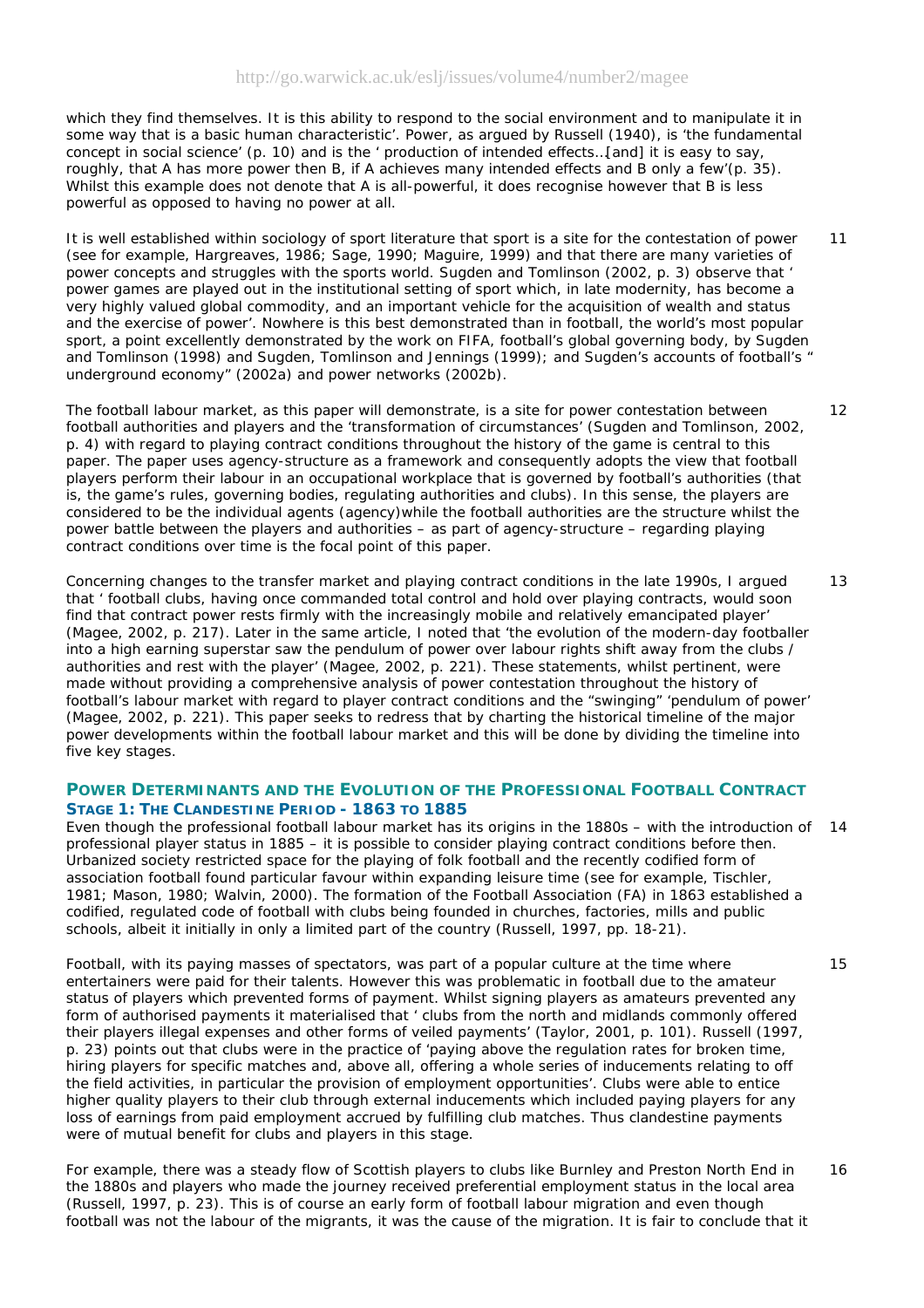was financially beneficial for players to move between clubs even if that involved moving countries and this was quite a favourable position for players (Russell, 1997, p. 22–25; Morrow, 1999, p. 30-31). In essence players were rewarded for their football talents as 'paid entertainers' (Russell, 1997, p. 23), albeit in surreptitious manner.

Russell (1997, p. 22-29) details comprehensively the growth of the battle regarding professionalism in this era between clubs and the FA which resulted in some clubs even being expelled from the FA Cup for the practice of importing players and finding them employment in the local area. Even though the FA introduced professional status in 1885, Russell (1997, p. 23) comments that 'the battle was not actually over payment of money for playing. There was never a "pure" amateur game in the sense that playing the game overrode all financial considerations…T he FA's rule 16, introduced in 1882, allowed for the payment of expenses, including broken time payments, for those involved in FA cup ties'. Much of the dissension about professionalism however stemmed from class issues and concerns for the future of the game as 'professionalism, it was believed, would encourage gambling, partisanship and the will to win at all costs' (Russell, 1997, p. 24). 17

Thus from the 1870s to 1885 it is possible to observe a power battle regarding playing contracts and playing status. Players wanted to be paid for their footballing talent whilst clubs wished to legalise professionalism and as such both parties can be said to have been on the same side in the power battle against the FA. As a consequence this stage does not rest within the confines of the agency-structure debate of this paper. 18

### *STAGE 2: PROFESSIONALISM – 1885 TO 1959*

According to Tischler (1981, p.48) ' professionalism managed properly' was the best way of maintaining control of the future state of football. Russell (1997, p. 26-7) elaborates by pointing out that the advent of professionalism 'was also very much in the interests of the clubs. In the early 1880's players were in an extremely strong bargaining position, able to move clubs whenever they wished according to the (usually illegal) deal offered. As a result of the July 1885 decision [to legalize professionalism] they had lost some of their power'. Consequently players and clubs became disengaged from one another as the legalization of professionalism altered their previous relationship. 19

Within the professional system players were in the employment of a league club and registered to the respective league authority (The Football League in England) and the Association that this league was affiliated to (The Football Association in England). Registration forms had to be signed annually and approved by the league in order for players to play for their club. The annual registration system was 'designed to protect smaller clubs by preventing players from club-hopping, [but] instead resulted in the registration becoming something to be bought and sold' (Morrow, 1999, p. 31). The theory was that a club should be compensated for losing the registration (and playing ability) of a particular player but 'in practice, however, it resulted in the creation of a transfer market' (Morrow, 1999, p. 31). Professional status was favourable for players in that they now received monetary reward as 'paid entertainers' (Russell, 1997, p. 23) yet it also meant that their talent had monetary value to clubs in a buyer-seller relationship. Thus the legalised practice of buying and selling players was established and whilst it was the players who moved from club to club for transfer fees, it was not in fact the player who was bought and sold on the transfer market but rather his registration form.

In this period professional players were signed on one year contracts – with maximum and minimum salary terms – and when the contract expired the club either retained the player on terms no less than the minimum or sought to transfer the player to another club for a fee. Subsequently 'the operation of this early transfer system, referred to as the "retain and transfer" system, effectively meant that the club holding a player's registration held a monopoly over him, in that any transfer required the approval of both regulatory bodies and most importantly the consent of the club holding the player's registration' (Morrow, 1999, p. 31). A player could seek a transfer during the season but only if a buying club could be persuaded to pay an appropriate fee.

One year contracts, as can be expected, afforded little security and although the retain and transfer system had specific regulations 'clubs, especially those in financial difficulty, were not averse to discharging a player [at the end of the season] only to reappoint him the next September, in order to avoid paying summer wages' (Russell, 1997, p. 93). Russell continues that 'players could still be held against their will if clubs refused to release them when another club made an offer, while in yet another manifestation of this essentially feudal set of labour-capital relations, clubs could insert clauses into contracts which restricted a player's off the field activities'. What can be observed here is that the contractual system favoured the clubs as opposed to the players and that power over labour conditions rested with football's authority bodies.

As well as contractual rights, wages were regulated by the football authorities through the maximum 23

#### $20$

21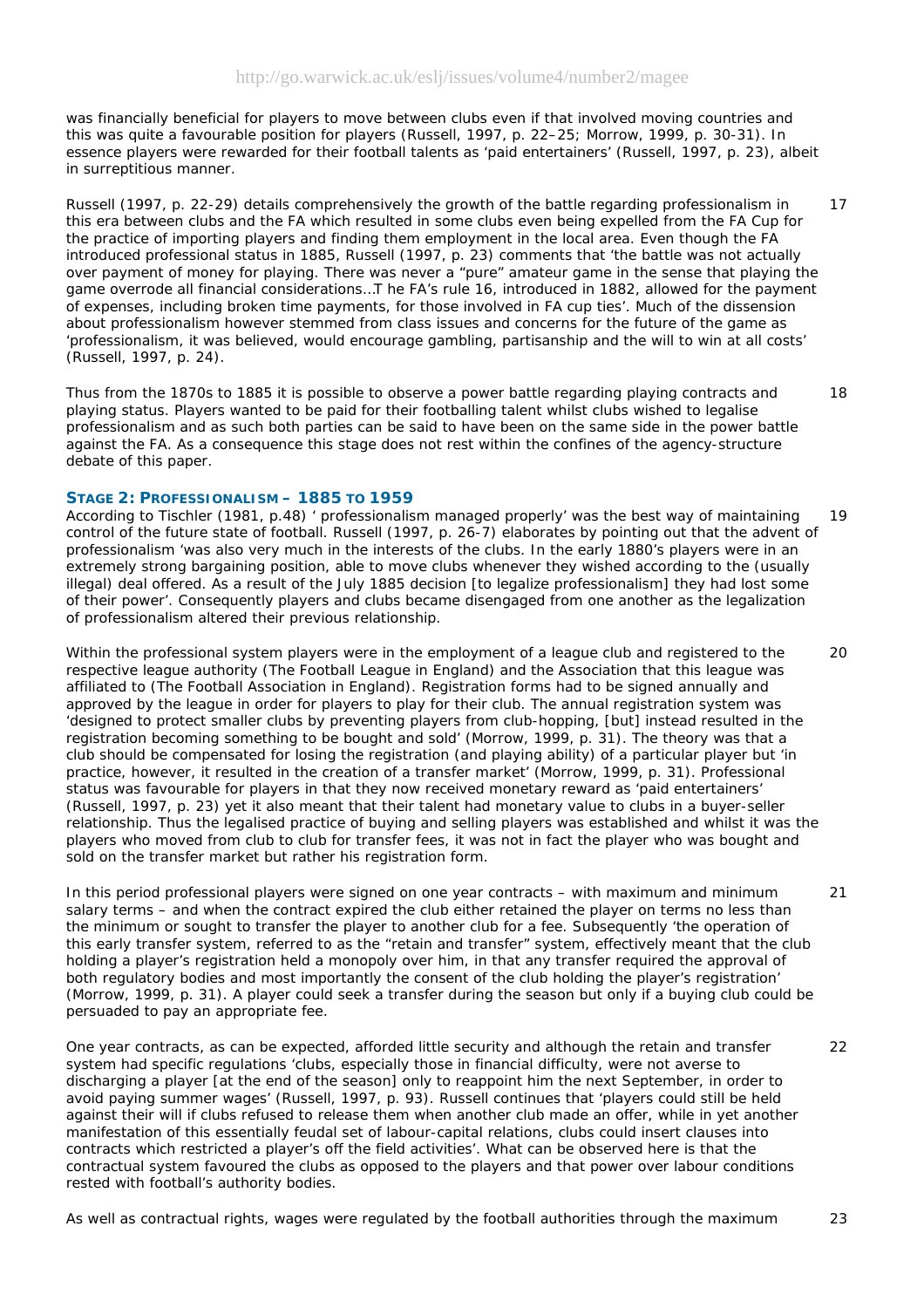wage system with playing contracts having maximum salary levels imposed. The maximum wage was introduced by the FA in 1900 and Taylor (2001, p. 102-15) documents in detail the issue of payments to professional players and the intricacies of salary terms in the early to mid 1900s. From 1910 'the maximum wage began to develop an internal hierarchy…[and] sliding scale' (Taylor, 2001, p. 104) but ' clubs found ways of flouting the system in order to reward key players' (Russell, 1997, p. 48). Taylor (2001, p. 102) continues that 'there was more to player payment then the maximum wage. It is easy to forget that a player's weekly wage was only his basic form of remuneration. Bonuses, benefits and international match fees for the better players need to be considered alongside less direct forms of income'.

Clubs, as it materialised, were not averse to breaking the maximum wage regulations and 'obviously, some players were actually receiving substantially more than the maximum, as directors found endless interesting ways of circumventing the rules which they supported so enthusiastically in public' (Russell, 1997, p. 146). The key point, however, is that it was usually the *star* players who benefited from the willingness of clubs to break the rules as they were the most sought after as opposed to *all* players who did not receive over-and-above payments.

It is unsurprising that various challenges by the Player's Union (known as the Professional Footballers' Association [PFA] since 1958) over labour conditions occurred between the 1890s and 1950s and these resulted in 'bitter wage negotiations, strikes and disputes over the rights of players' (Tischler, 1981, p. 105). Whilst the maximum wage did steadily increase throughout the 1900s – 'at least *some* progress had been made on the issue of wages' (Russell, 1997, p. 146) – earnings were not much more than the national average and 'were higher still in more commercialized sports like horse racing, boxing and baseball' (Taylor, 2001, p. 114). Greenfield and Osborn (2001, p. 77) point out that 'relations between the PFA and the FL [Football League] had reached a point at the end of the 1950s where the parties were not formally meeting with any regularity to discuss common issues'. Clearly the power battle was strong and at the same time strained and the restrictiveness of playing contracts and low salaries cannot be discounted as to why some British players, particularly top ones like John Charles and Jimmy Greaves, went abroad to play for financially superior packages in the 1950s (Russell, 1997, p. 147-8; Mason, 1994, p. 39-48).

This stage covers approximately seventy years and it is fair to conclude that the advent of professional status ultimately resulted in professional players losing 'some of their power, and clubs were quick to cement this, for them, more suitable master-servant relationship via the introduction of the maximum wage and the retain and transfer system'. Consequently ' players lost their free-market negotiating rights and advantages' (Tischler, 1981, p. 61) and experienced considerable constraints on, and ultimately little control over, their working practices and labour conditions. With regard to agency-structure it is clear in this stage that the authorities (structure) held consummate power over the players (agency) in terms of restrictive labour conditions through the retain and transfer system and the maximum wage. Even though the players' union campaigned on behalf of their members (agency) and managed to get the maximum wage steadily increased they were unable to wrestle much power from the authorities (structure).

#### *STAGE 3: FREEDOM BEGINS – 1960 TO 1978*

Much has been written about the battles to end the maximum wage and the retain and transfer system and it is only necessary to detail the main features here. Trade union campaigning within professional football resulted in a situation where 'in April 1960 the PFA [players' union] formulated four principal demands: abolition of the maximum wage, the right of players to a proportion of their transfer fee, a new retaining system and new contracts' (Russell, 1997, p. 148-9). The maximum wage and retain and transfer system were interlinked as 'freedom of contract would have limited economic advantage for a player if his wage was limited' (Greenfield and Osborn, 2001, p. 76). Protracted negotiations which involved the football authorities, the PFA and the Ministry of Labour resulted in the abolishment of the maximum wage in January 1961 but players threatened to strike if the contract retainment issue was also not resolved and 'finally on, 18 January 1961, a settlement *appeared* to have been reached, which removed the worst elements of the existing system. Players were to be transfer-listed if they refused the terms offered but, crucially, they now had to be paid an agreed rate while listed. The threat was lifted' (Russell, 1997, p. 149). Players could now reject the retaining terms offered by the club, seek a transfer to another club *and* receive payment for doing so. The stranglehold, so long held by the game's authorities over playing contract conditions, was loosened. 27

Despite the new regulations the retainment issue continued to be contentious and a dispute between Newcastle United and their player George Eastham produced dramatic repercussions (Greenfield and Osborn, 2001, p. 79-83; Morrow, 2001, p. 31-32; Russell, 1997, p. 149-150). Eastham, after having a transfer request rejected in 1959, refused to sign the retaining contract offered and sought employment outside football. With the support of the PFA and its 'articulate' (Russell, 1997, p. 148) Chairman Jimmy Hill, Eastham challenged his release from Newcastle United and 'after a great deal of bad publicity, Newcastle eventually relented and, in November 1960, he joined Arsenal' (Russell, 1997, p. 149).

28

 $24$ 

25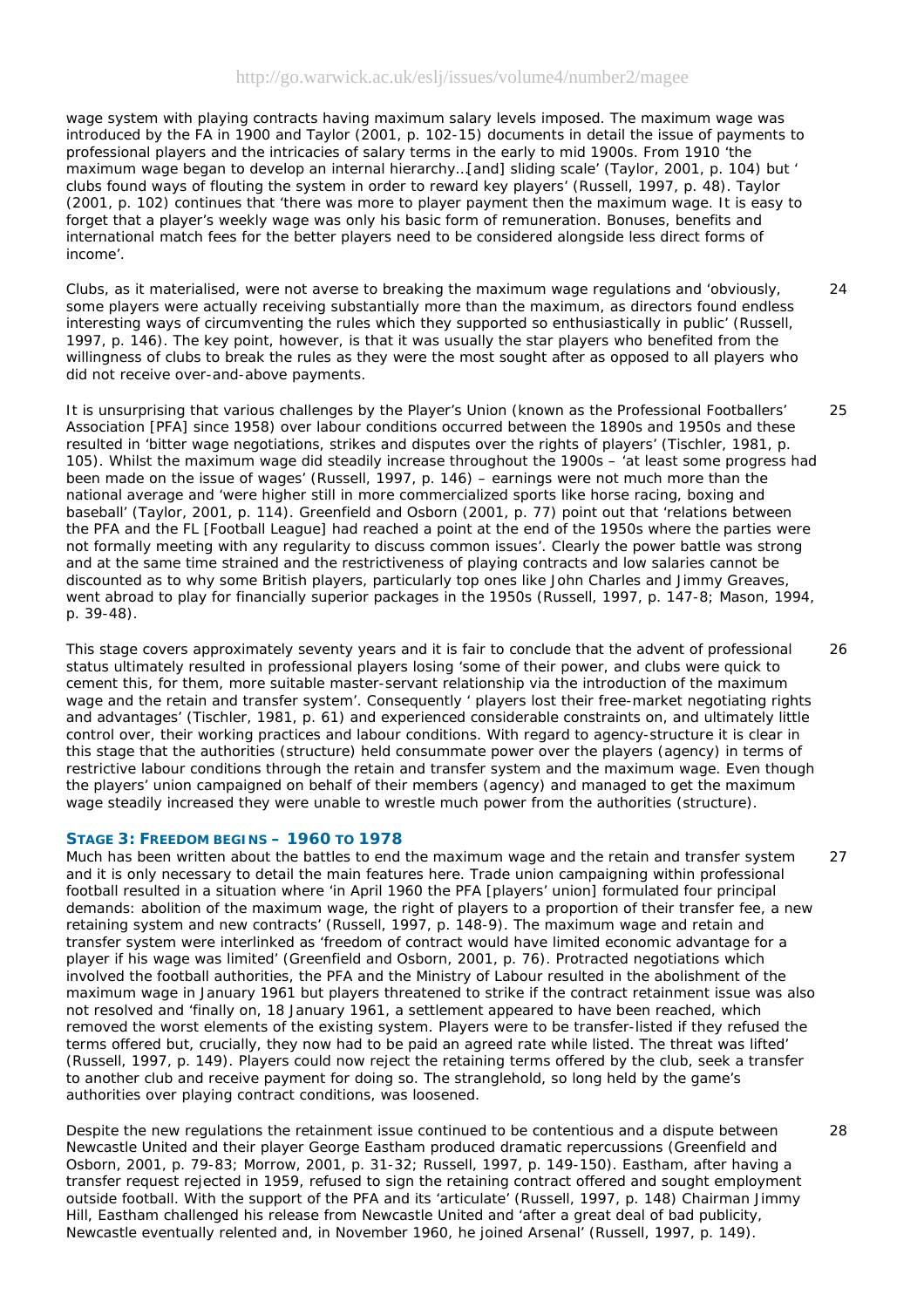However the PFA wished to use this situation, even though it was resolved, to challenge the system as a case of 'unreasonable restraint of trade' (Morrow, 2001, p. 30) and court action, *Eastham v Newcastle United FC* [1963] 3 All ER 139 followed as a 'test of the legality of the retain-and-transfer system' (Greenfield and Osborn, 2001, p. 79).

Following consideration of the transfer market and its labour conditions with regard to playing contracts, Wilberforce, J ruled in favour of Eastham and the football authorities were forced to consider a new contractual system (Greenfield and Osborn, 2001, p. 79-83; Morrow, 2001, p. 30; Russell, 1997, p. 148- 151). A new system was devised with a contract period (usually one to two years) and an option period of similar length on the same terms. Clubs had to indicate at the end of the season which players were to be kept and if offered new terms a player had 28 days to respond. If they did not then it was accepted that they were in agreement with the offer (Greenfield and Osborn, 2001, p. 82) but if the club failed to invoke the option then the player was free to sign for another club. 29

The changes were to affect the game considerably. According to Russell (1997, p. 150) 'for a few star players, this was the beginning of a road to truly spectacular wealth' with Fulham's Johnny Haynes becoming the first player to earn £100 per week, a figure seven and a half times the national average wage at the time. Not only were players better rewarded in terms of finance, they were now able to move to another club on a free transfer if the current club did not offer new terms upon contract expiration. This new situation, according to Russell (1997, p. 150-1) meant that 'even the most humble player had a hand in negotiating his contract, was paid at an agreed minimum at all times and was now very rarely held against his will'. The legislative changes were significant in the power battle between clubs and players yet the modified system still had an anomaly in that some players who were offered new terms by their current club refused them in preference for a transfer to another club. Disputes duly emerged between clubs seeking to retain players who themselves were seeking a move elsewhere and these could only be resolved if a buying club could be found to pay the transfer fee demanded by the selling club. 30

This period altered the landscape of the agency-structure battle as, following decades of challenge by the players' union, significant power was wrested from the authorities and the pendulum began to swing toward the middle ground. The abolishment of the retain and transfer systems and the maximum wage are evidence of how the agency (in this case the PFA) were able to gain power over labour conditions from the structure (football authorities and clubs). Whilst this was a significant development the pendulum had only begun to swing toward the centre because the now modified transfer system still permitted 'clubs…[to] retain a player even after the contract had expired and…claim a fee for that player' (Morrow, 1999, p. 32). In effect, freedom of contract was not yet a post-contract condition and thus it is argued that the pendulum of power was still weighted toward the structure and had yet to reach the middle ground between the agency and the structure. 31

# *STAGE 4: MORE FREEDOM – 1978 TO 1995*

Throughout the mid-to-late 1960s and early-to-mid 1970s the PFA continued to challenge the transfer market as it perceived the modified system to still be restrictive as there was no freedom of contract upon contract expiration for its members. The campaigning proved successful as in 1977 freedom of contract was introduced whereby 'having fulfilled his contractual obligations, a player was free to make the best deal he could with any club offering terms. The club holding the registration was entitled to a compensation fee only if it offered to extend the player's previous agreement on no less favourable terms' (Morrow, 1999, p. 32). If the selling and buying club could not agree a fee an Independent Tribunal Panel decided the fee. Of course it was still possible for players to be transferred when under contract through the usual practice that existed but now freedom of contract could now not be denied to players upon contract expiration. 32

The establishment of the Tribunal System could be regarded as the moment when the pendulum of power 33 within this contract power battle was positioned at the midway point between the agency and the structure. The agency had been able to counteract unfavourable employment conditions throughout the twentieth century and gradually wrestle power from the structure to the point that the power dynamic could be considered to rest between the two parties. Consequently, the shift in power had moved *from* the structure (authorities), who so long monopolised the careers of football players, *toward* the agency (players) in the slow journey toward contract emancipation throughout Stages 2, 3 and 4.

#### *STAGE 5: EVEN MORE FREEDOM – 1995 TO PRESENT*

The previous two stages had delivered significant power for professional players in relation to contract emancipation and labour conditions were improved during the 1980s with increasing salaries available as the game generated greater revenue from television money and commercial activity. Even though players had never been in a better position the 'modifications to the labour market, whilst welcome, were still restrictive and the transfer fee situation denied true occupational freedom to football players in similar manner to baseball's reserve system' (Magee, 2002, p. 219). The reason for this is that as the transfer 34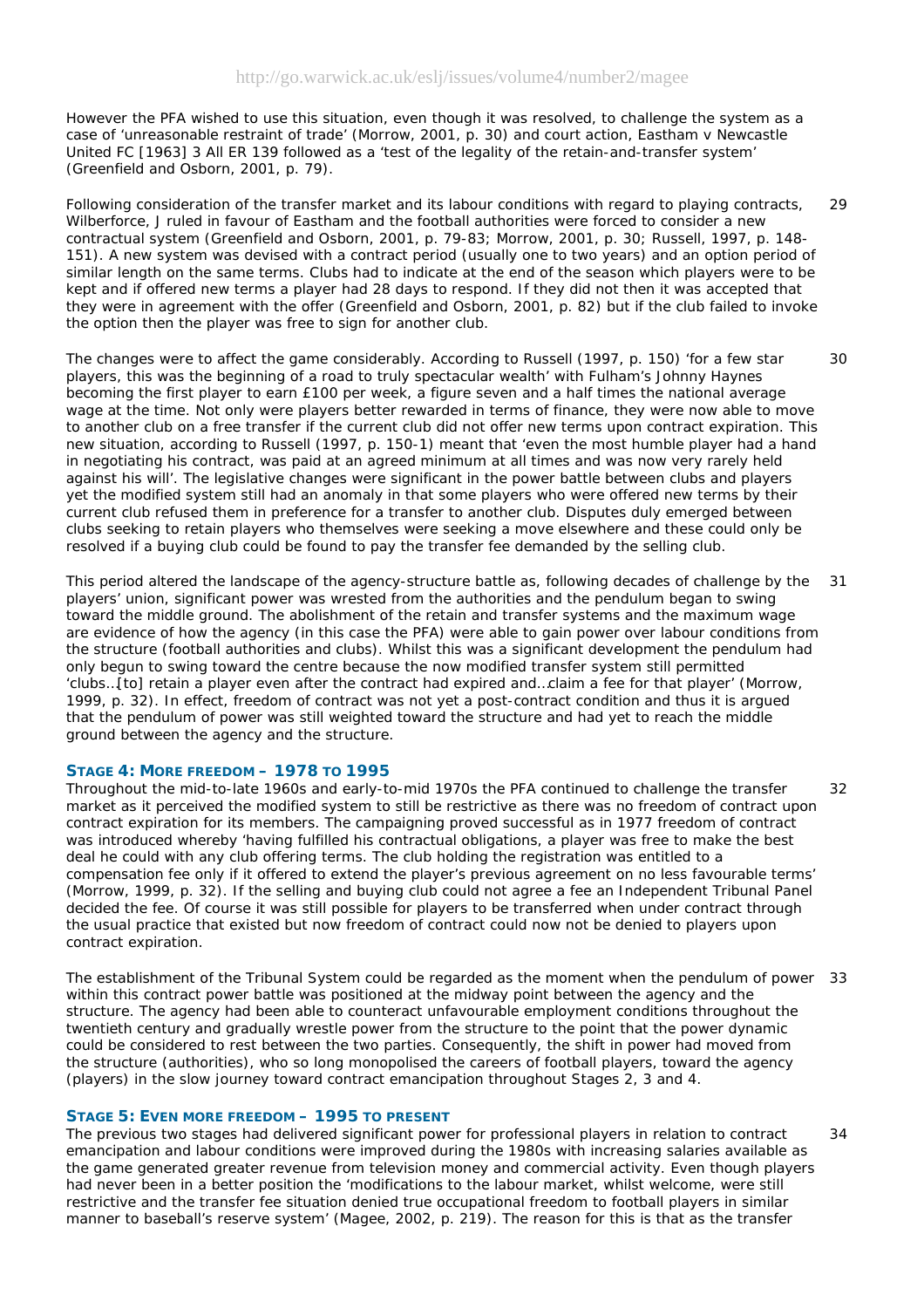market still existed clubs could demand a transfer fee for an out-of-contract player who they had offered terms to (Morrow, 2001, p. 32; Russell, 1997, p. 150-1). Former professional footballer, Garry Nelson, described this situation as a 'ball and chain…s hackled to his (the player's) leg' (Nelson, 1995, p. 277) whilst the transfer market itself was described as a 'slave system' (Maguire, 1999, p. 102) and 'a modern form of slavery' (Horne, Tomlinson and Whannel, 1999, p. 249). In comparison to other industries occupational freedom within football's labour market, it seemed, was still denied even though players held more power than ever before.

Following a four year legal battle by Jean-Marc Bosman, an out-of-contract Belgian player denied a transfer by Belgian club RC Liege to FC Dunkerque in France, the European Court of Justice ruled in 1995 that the transfer fee demanded for an out-of-contract player was illegal (*URBSF v Bosman* [1996] I CMLR 645, hereafter '*Bosman*'). Fundamentally 'the court brought the contracts of employment in soccer [football] into alignment with those of any other industry…P ost-*Bosman*, a player was free to move to any club with whom he could agree personal terms' (Cashmore, 2000, p. 53). Magee (2002, p. 219) continues that 'the contract shackles were loosened and players started to utilise their contract freedom to become more mobile and alter recruitment patterns across Europe. *Bosman* facilitated increased traffic of football labour across European borders…as players utilised their new freedom to criss-cross the continent in search of inflated salaries in the wealthy core leagues'. Initially free movement for out-of-contract players could only occur for European Union (EU) players between clubs in different EU nations but further change occurred in 2000 with freedom of contract upon contract expiration movement extended to players moving between clubs in the same country.

Football was transformed. The finer details of the transformations in this period is comprehensively covered in Magee (2002, p. 219-223) as it affected English football as one of Europe's elite leagues. Of importance to this paper is how players assumed greater control regarding playing contract conditions at a time when the game, in England especially, was awash with cash. The impact of *Bosman* did not occur for a couple of seasons after the ruling when pre-1995 contracts were up for renegotiation. This was significant in England as a £670 million five year television deal was secured for FA Premier League rights in 1997 which provided clubs with a bigger pot of money than ever before. Clubs now had serious financial capital to play with and this had key consequences: clubs offered radically improved salaries not only to out-of-contract *Bosman*-type players but also to currently contracted players in an effort to stave off *Bosman*; long-term contracts became the norm; transfer fees radically rocketed on the transfer market as clubs tried to purchase players currently in contract; and significant numbers of overseas players, many on *Bosman*-type contracts, were recruited (Greenfield and Osborn, 2001, p. 74; Magee, 2002, p. 220-1).

Magee argues that(2002, p. 220), 'this was a powerful position for players to assume, especially the top ones, as clubs could not afford to lose a player without a transfer fee reimbursement. Increased television money and the lubricant of *Bosman* free transfers have given players, especially top ones, significant bargaining power and control to increase their earnings greatly as well as to manage their career destination'. Magee (2002, p. 221) indicated that the Manchester United captain, Roy Keane, commanded a 'weekly salary of £52,000…and this comparison shows the marked contrasts between the modern-day footballer and his less than affluent predecessor. The evolution of the modern-day footballer into a high earning superstar saw the pendulum of power over labour rights shift away from the clubs/authorities and rest with the player'. 37

However, it is too simplistic to conclude that the power acquired by the player in the 1990s was acquired without assistance. Rather, player representatives (popularly referred to as agents) became a central element of contract negotiations in increasing numbers in the 1990s (Horne, Tomlinson and Whannel, 1999, p. 248) and significantly assisted players to acquire greater control over playing contract conditions. Agents have a long presence in the history of football (Greenfield and Osborn, 2001, p. 190-2; Russell, 1997, p. 47) but *Bosman*, and seriously improved financial conditions in the mid-1990s, increased their number and importance. 38

Agents, in terms of their significance, became a powerful ally for the player as they were professional negotiators and consequently were in a position to provide favourable positions for their clients (players). Agents, of which there are a variety of types (Magee, 2002, p. 231), build up a player "bank" of clients and represent these during contract negotiations but some also perform other duties such as financial management and sponsorship deals. As well as seeking to re-negotiate existing contracts or negotiating transfer deals for contracted players, 'out-of-contract footballers provided greater opportunities for agents to get involved in football negotiations…I t is arguable that the agent has become the most important figure in the football market and more have become involved in the English football business, fuelled by the large commission fees available from negotiating contracts that could be worth millions of pounds' (Magee 2002, p.221).

Magee (2002, p.221-237) offers interesting insights into the football business and the role of agents: 40

39

35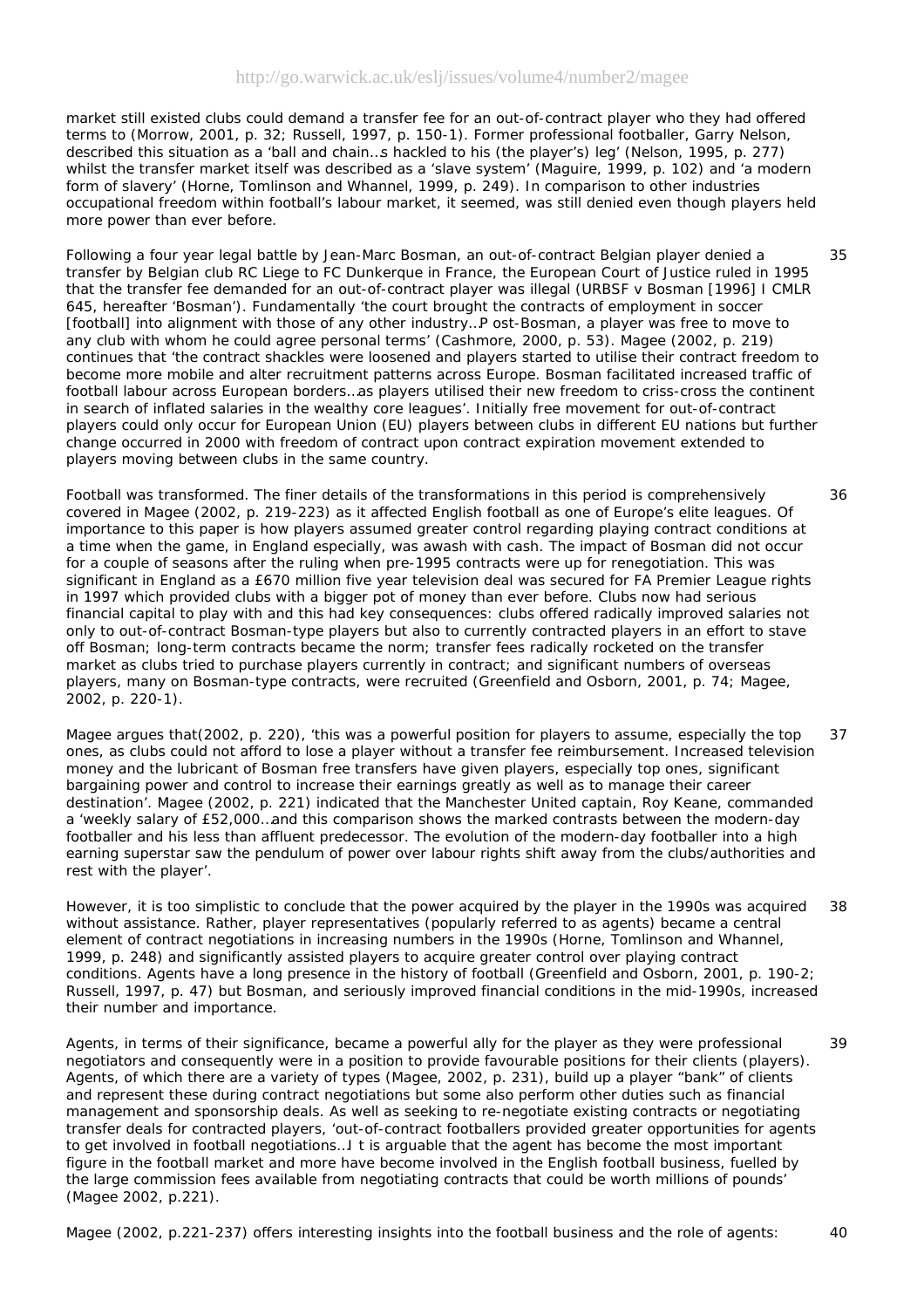agents are necessary in the modern game; agents are able to offer a protection screen around their players; agents are able to discuss terms with more than one interested club without contravening regulations; a licensing system exists but is not effective; agents work for both clubs and players, sometimes on the same transfer. Comprehensive interpretive research into agents and their roles / duties in the English football market would be most welcome to expand these observations as clearly agents occupy a powerful position in the game.

Consequently it is possible to consider that players, with the assistance of their agents, acquired a powerful position over clubs and that the reverse relationship from the beginnings of Stage 2 – when professionalism began – existed at the end of Stage 5. The power of players at the turn of the  $21<sup>st</sup>$ Century is summed up by club manager Steve McMahon (cited in Magee, 2001, p. 236-7) who admitted that 'The fear factor has gone. You can't tell players off anymore. You can't get players the sack, they get you (the manager) the sack. The manager was always the one with all the aces…and you shit yourself with the manager. He was always the one but now players get the manager the sack. He can say to the Chairman "I don't like that manager, I'm not signing for this club unless the manager goes" and if he is the best player on £50,000 a week the Chairman will buckle. Players have such power now'. Sir Alex Ferguson, the highly successful manager of Manchester United, however counters McMahon's assessment by insisting that managers should always earn more than players and the managerial practices of Ferguson indicate clearly that he will not be dictated to by players when it comes to power. As a case in point, the manager recommended the transfer of David Beckham, the England captain, to Real Madrid in the summer of 2003 with the initial stages of the transfer being conducted at a time when the player was on an end-of-season holiday unaware that he was about to be sold (Beckham, 2003, p. 388-97).

Therefore analysis of the current situation with regard to power, and especially in the post-Bosman era, must be treated with caution. For the top players, *Bosman* is still a powerful lever in contract negotiations as the threat of losing such players for no transfer fee is too huge for many clubs to take a risk with. Yet at the lower end of the professional tier *Bosman* is a grave worry as freedom of contract means unemployment in its basic terms and clubs have used *Bosman* to rotate playing staff and offer reduced packages to out-of-contract players unable to get a contract elsewhere. This has accounted for increased numbers of non-retained players at the end of recent seasons in England. Essentially in the lower tiers *Bosman* has permitted clubs to wrest back some of the power over playing contract conditions and thus *Bosman* can be considered a double-edged sword now. Top players use it to strengthen their position with clubs while clubs at the lower reaches use it to their advantage over players.  $42$ 

Much changed in the football labour market during the twentieth Century but rules and regulations still exist that, effectively, control and limit the actions of the players and their representatives regarding playing contracts, even though professional footballers have never had so much freedom and power (Magee, 2002, p.221). This was spectacularly highlighted by the clandestine meeting that took place between Arsenal FC player, Ashley Cole, his agent and Chelsea FC regarding a potential future transfer. Cole, the England left back was contracted to Arsenal and negotiations about extending that contract had reached an impasse and shortly afterward it emerged that a meeting had occurred between Cole and Chelsea FC. In effect this meeting contravened FA and FA Premier League rules as an illegal approach to a player currently under contract to another club. Following an FA investigation penalties were imposed on Chelsea FC, their manager and Cole while Cole's agent was charged with breaching FA rules, breaking FIFA rules and of improper conduct (charges the agent has yet to respond to at the time of writing). 43

Cole was fined £75,000 and consequently but unsuccessfully challenged this at the Court of Arbitration for 44 Sport. His legal team argued that their client should have occupational freedom as in other professions and industries to be able to discuss potential employment at other clubs when under contract without penalty. Even though the court ruled in favour of the game's authorities, Cole's defence demonstrates two things concerning power and labour conditions as it currently stands. First, players, and their advisors, appear to perceive themselves in a position of such power that rules and regulations regarding labour conditions can be contravened without sanction. Second, the battle for occupational freedom with regard to playing contract conditions is still not over despite all the changes throughout the last century and the movement of the pendulum from the structure toward the agency. The outcome of the case involving the charges brought against Cole's representative is a power battle within the football labour market yet to be concluded but is one that will directly impact upon the labour conditions of players in the future.

With regard to the agency-structure debate, much occurred in Stage 5 as the pendulum swung from the centre ground to the agency for the first time in the game's history. The catalyst for this was the *Bosman* ruling as players then commanded almost full control over their employment conditions and held power in contract negotiations, whether that was in terms of extending an existing contract or negotiating a new one with another club. Never before had clubs been dictated to in the manner they were in the late 1990s as the fear of *Bosman* caused clubs to over-inflate salaries on extended contracts to existing players or offer over-inflated salaries and / or long-term contracts in an attempt to lure potential players. A series of challenges over a numbers of decades had resulted in the pendulum of power swinging from the structure 45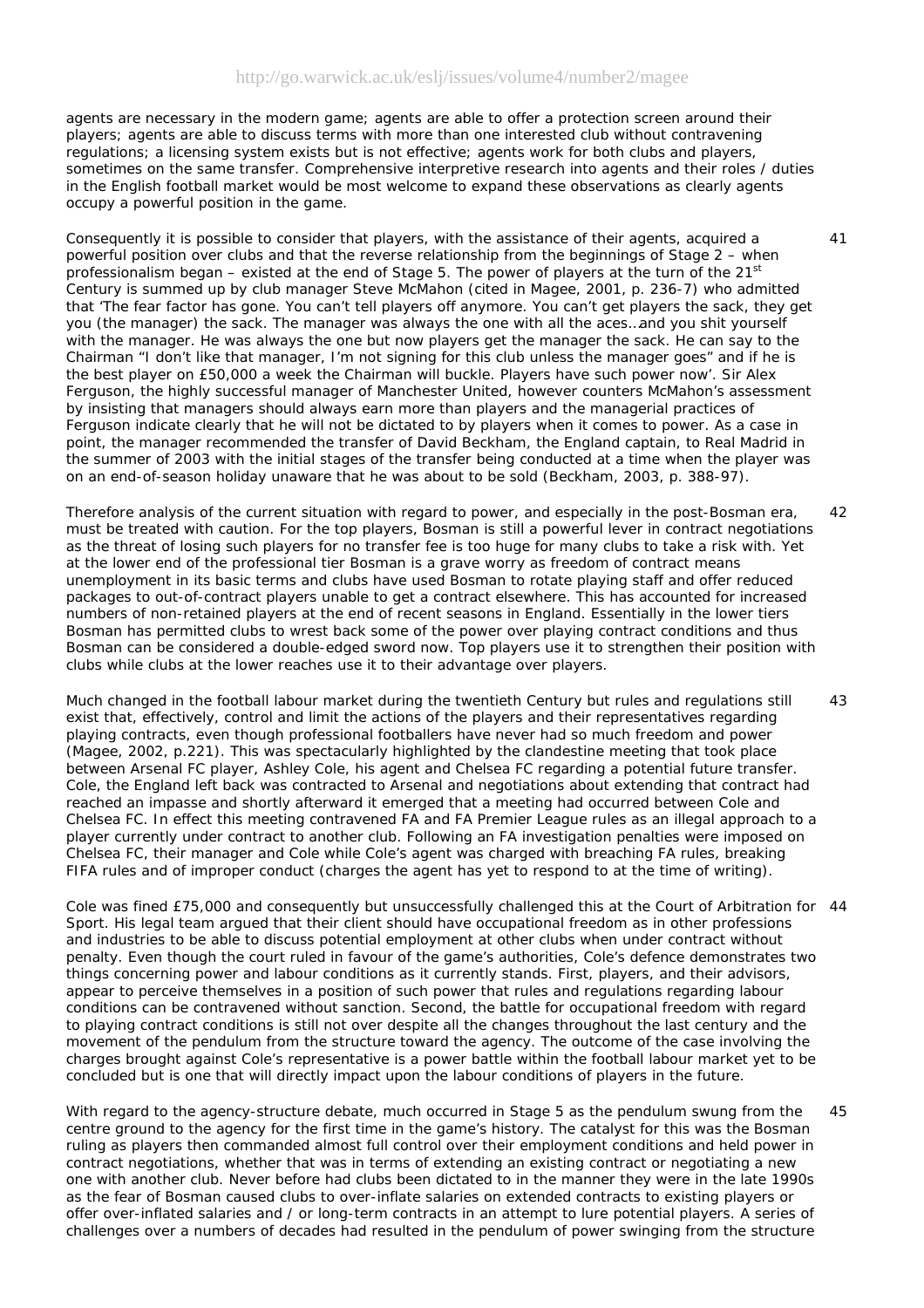(authorities) at one end to the agency (players) at the other. The position of agents in this agencystructure debate however is unclear as the role of agents within the game appears dichotomous as it appears they can represent clubs *and* players with regard to contract negotiations (Magee, 2002, p. 220- 1). Greater study of the role of player representatives is welcome not only in determining their role(s) in the labour market but also with regard to their theoretical positioning in the agency-structure debate.

There is no doubt that players assumed immense power in Stage 5, particularly recently, but one must assess the power battles by considering the 'extent to which players are still exploited…Also, even though…football authorities have weakened, the power of the governing bodies of the Football Association, UEFA and FIFA cannot be discounted because no matter what changes are introduced to football these bodies are the ones who implement them' (Magee, 2002, p. 237). As well, despite Bosman offering freedom-of-contract, the transfer market still survives and clubs have recently used it to wrest back some power from players, particularly those on extended contracts by selling them before the end of their contracts. The transfer of David Beckham, referred to earlier, demonstrates that clubs still retain power over players and that the pendulum of power perhaps is more centralised than is perhaps realised. After all, the income generating value of Beckham to Manchester United was significant yet the club (structure) still had the power to sell the England captain (agency) at a time of theirs, and not the player's, choosing. This transfer could be viewed as a key moment in moving the pendulum of power back toward the centre and it will be interesting to note what direction the pendulum moves in Stage 6 as the power battle is far from over.

#### **CONCLUSION**

There is little doubt that decades of legislative challenge to the professional system in football's labour market reaped significant rewards for professional football players, especially as the twentieth Century progressed. In terms of power and agency-structure, Stage 1 in the timeline is discounted as the professionalised system was not in place and thus the game lacked the coherence, organisation and rigour it was to develop post-1885. It is clear that the *structure* was in a position of strength in Stage 2 but this shifted toward *agency* in Stage 3 and 4 and cemented itself with *agency* in Stage 5, especially in the 1990s. Presently, it is fair to argue that in Stage 5 the pendulum swung heavily toward the players in the immediate post-Bosman era but latterly has begun to take a more centralised position as the authorities, and in particular clubs, have wrested back some of the power. It is key in this assessment however to remember Russell's (1940, p. 35) earlier point about power as the 'production of intended effects' as in this historical timeline neither the agency nor the structure has been all-powerful at any point. Also, to describe the changes to playing contract conditions throughout the timeline as 'intended effects' (Russell, 1940, p. 40) is not appropriate as the timeline clearly demonstrates that relations between the *agency* and the *structure* have been, and still are, less than harmonious. 47

Importantly, nonetheless, is the position of the agent in this agency-structure relationship as 'it could be argued that even though the player has gained significant control from the clubs in recent times, it is the agent who ultimately controls and potentially exploits the player' (Magee, 2002, p. 230). Thus, it could be argued that the agent, and not the authorities, are in control of a player's career destinations as it is they who are the mediator in contract negotiations and the one who determines the player's choices. In this sense, the agent inhabits the space between the *agency* and the *structure* yet are able to move from the *agency* to the *structure* depending upon whom (the player or the club) the agent is representing. Extended interpretive research into player representatives would provide a greater theoretical analysis of the position of agents in the agency-structure debate than what is preliminarily offered here. 48

To conclude, Sugden and Tomlinson's (2002, p. 4) assertion that 'human beings possess some power in the form of their ability to transform' is appropriate to apply to professional footballers as they have been able to improve playing contract conditions – and thus employment conditions – throughout Stages 2 to 5. Consequently, and with the significant assistance of the PFA and Bosman's legal team, the *agency* has used power 'to respond to the social environment and to manipulate it in some way' (Sugden and Tomlinson, 2002, p. 4) for the benefit of the occupational status and labour conditions of professional football players. It is reported that in 2006 a Premier League footballer has an average salary of £676,000 (Harris, 2006, p. 69), a far cry from the days of maximum wage but indicative of the vast amounts of money now available to professional footballers. 49

Even though the focus of this article centred on playing contract conditions, analysis of power determinants in the football labour market cannot discount that ' supporters also have a lot of untapped power and the nuances of the football supporter are founded upon extreme levels of club loyalty; a disgruntled player holding his club to ransom in a power conflict tends not to be looked upon favourably. Football would be a very weak product without supporters and…fortunately the clubs are still able to access a strong ally in the supporter' (Magee, 2002, p. 237). The timeline has shown how players currently 'experience freedom unknown in previous phases of professional football, but claims of total player power need to be discounted' (Magee, 2002, p. 237). However the Chelsea-Ashley Cole illegal

50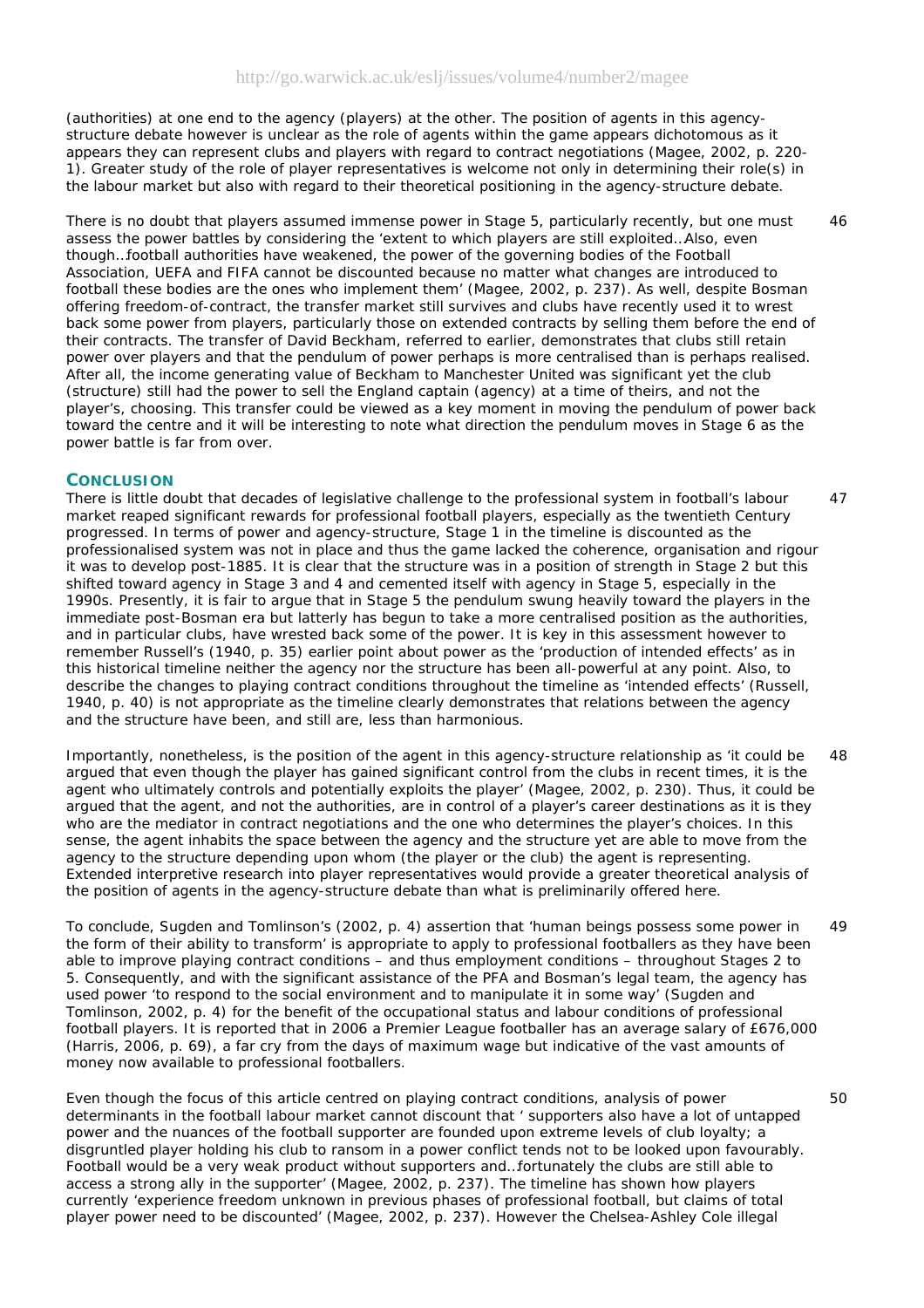meeting suggests that total player power is sought and that, at the top level at least, rules and regulations are worth testing by players and / or their advisors in the quest for the occupational freedom evident in other professions – in other words, the right to terminate a contract by serving a minimum period of notice. As for the pendulum of power, where it swings in the future depends upon the broader political economy that surrounds football and how key agencies are able to utilise the power that materialises but one can expect more conflict along the way.

#### **BIBLIOGRAPHY**

Archer M (1988) Culture and Agency: The Place of Culture in Social Theory (Cambridge: Cambridge University Press).

Banks S (2002) Going Down: Football in Crisis (Edinburgh: Mainstream Publishing).

Beckham D (2003) My Side (London: CollinsWillow)

Bourdieu P (1977) Outline of a Theory of Practice (London: Cambridge University Press).

Cashmore E (2000) Sports Culture: An A-Z Guide (London: Routledge).

Dobson S and Goddard J (2001) The Economics of Football (Cambridge: Cambridge University Press).

Giddens A (1984) The Constitution of Society: Outline of the Theory of Structuration (Berkeley: University of California Press).

Giddens A (1997) Sociology (Cambridge: Polity Press).

Greenfield S and Osborn G (2001) Regulating Football: Commodification, Consumption and the Law (London: Pluto Press).

Hamil S, Michie J and Oughton C (1999) (eds) A Game of Two Halves? The Business of Football (Edinburgh: Mainstream Publishing).

Hargreaves J (1986) Sport, Power and Culture: a Social and Historical Analysis of Popular Sports in Britain (Cambridge: Polity Press).

Harris N (2006) '£676,000: The average salary of a Premiership footballer in 2006' (Tuesday 11 April 2006: The Independent)

Horne J, Tomlinson A and Whannel G (1999) Understanding Sport: An Introduction to the Sociological and Cultural Analysis of Sport' (London: Spon).

Magee J (2002) 'Shifting Balances of Power in the New Football Economy' in Sugden A and Tomlinson J (eds) Power Games: Theory and Method for the Critical Sociology of Sport (London: Routledge).

Maguire J (1999) Global Sport: Identities, Societies, Civilizations (Oxford: Polity Press).

Mason T (1980) Association Football and English Society, 1863-1915 (Brighton: Harvester Press).

Mason T (1994) 'The Bogota Affair' in Bale J and Maguire J (eds) The Global Sports Arena: Athletic Talent Migration in an Interdependent World (London: Frank Cass)

Morrow S (1999) The New Business of Football: Accountability and Finance in Football (London: Macmillan Press).

Nelson G (1995) Left Foot Forward (London: Headline).

Ritzer G (1996) Sociological Theory (New York: McGraw-Hill).

Russell B (1940) Power: A New Social Analysis (London: Basics Books/Allen & Unwin)

Russell D (1997) Football and the English (Preston: Carnegie).

Sage G (1990) Power and Ideology in American Sport: a Critical Perspective (Champaign: Human Kinetics).